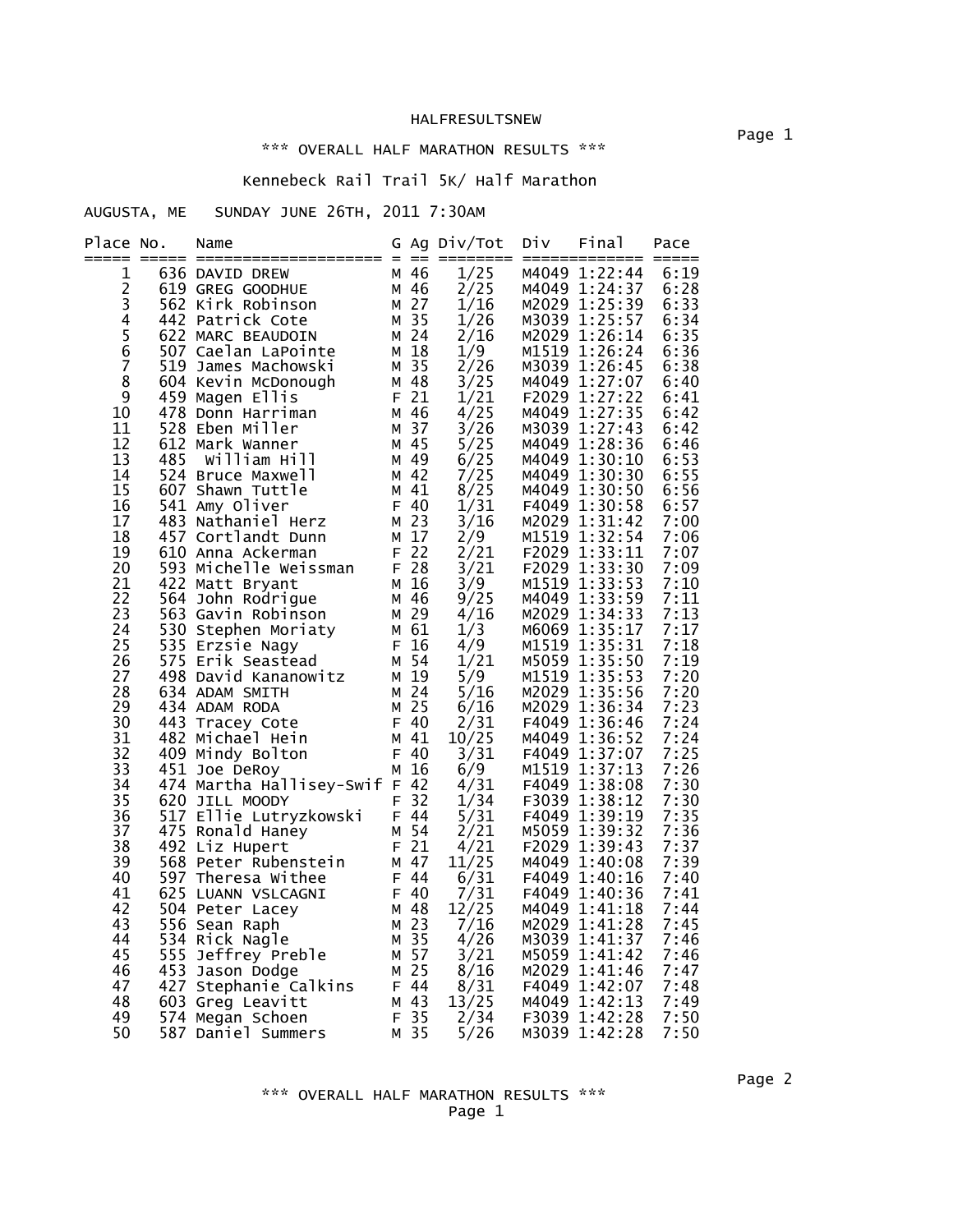# Kennebeck Rail Trail 5K/ Half Marathon

# AUGUSTA, ME SUNDAY JUNE 26TH, 2011 7:30AM

| Place No.      | Name                                                                                                                                                                                                                                              |              | G Ag Div/Tot Div Final |                                | Pace         |
|----------------|---------------------------------------------------------------------------------------------------------------------------------------------------------------------------------------------------------------------------------------------------|--------------|------------------------|--------------------------------|--------------|
| 51<br>52<br>53 | $589$ J.R. Thompson $M$ 32<br>$549$ Mike Parks $M$ 40<br>$549$ Mike Parks $M$ 40<br>$549$ Mike Parks $M$ 40<br>$549$ Mike Parks $M$ 40<br>$549$ Mike Parks $M$ 40<br>$549$ Misersity<br>$549$ Misersity<br>$549$ Misersity<br>$549$ Misersity<br> |              |                        |                                |              |
| 54<br>55       | 022 una-Reason and He and He and He and He and He and He and He and He and He and He and He and He and He and He and He and He and He and He and He and He and He and He and He and He and He and He and He and He and He and                     |              |                        |                                |              |
| 56             |                                                                                                                                                                                                                                                   |              |                        |                                |              |
| 57<br>58       |                                                                                                                                                                                                                                                   |              |                        |                                |              |
| 59             |                                                                                                                                                                                                                                                   |              |                        |                                |              |
| 60<br>61       |                                                                                                                                                                                                                                                   |              |                        |                                |              |
| 62             |                                                                                                                                                                                                                                                   |              |                        |                                |              |
| 63             |                                                                                                                                                                                                                                                   |              |                        |                                |              |
| 64<br>65       |                                                                                                                                                                                                                                                   |              |                        |                                |              |
| 66             |                                                                                                                                                                                                                                                   |              |                        |                                |              |
| 67<br>68       |                                                                                                                                                                                                                                                   |              |                        |                                |              |
| 69             |                                                                                                                                                                                                                                                   |              |                        |                                |              |
| 70<br>71       |                                                                                                                                                                                                                                                   |              |                        |                                |              |
| 72             |                                                                                                                                                                                                                                                   |              |                        |                                |              |
| 73             |                                                                                                                                                                                                                                                   |              |                        |                                |              |
| 74<br>75       |                                                                                                                                                                                                                                                   |              |                        |                                |              |
| 76             |                                                                                                                                                                                                                                                   |              |                        |                                |              |
| 77<br>78       |                                                                                                                                                                                                                                                   |              |                        |                                |              |
| 79             |                                                                                                                                                                                                                                                   |              |                        |                                |              |
| 80             |                                                                                                                                                                                                                                                   |              |                        |                                |              |
| 81<br>82       |                                                                                                                                                                                                                                                   |              |                        |                                |              |
| 83             |                                                                                                                                                                                                                                                   |              |                        |                                |              |
| 84<br>85       |                                                                                                                                                                                                                                                   |              |                        |                                |              |
| 86             |                                                                                                                                                                                                                                                   |              |                        |                                |              |
| 87<br>88       |                                                                                                                                                                                                                                                   |              |                        |                                |              |
| 89             |                                                                                                                                                                                                                                                   |              |                        |                                |              |
| 90             |                                                                                                                                                                                                                                                   |              |                        |                                |              |
| 91<br>92       |                                                                                                                                                                                                                                                   |              |                        |                                |              |
| 93             | 470 Emily Grover F 24 10/21 F2029 1:52:18 8:35                                                                                                                                                                                                    |              |                        |                                |              |
| 94<br>95       | 548 Lorie Parks<br>433 Kaitlin Clifford                                                                                                                                                                                                           | F 39<br>F 22 | 10/34<br>11/21         | F3039 1:52:41<br>F2029 1:52:52 | 8:37<br>8:37 |
| 96             | 472 Jon Gundersen                                                                                                                                                                                                                                 | M 56         | 7/21                   | M5059 1:53:10                  | 8:39         |
| 97             | 477 Wendy Harper                                                                                                                                                                                                                                  | F 42<br>F 32 | 15/31                  | F4049 1:53:13<br>F3039 1:53:22 | 8:39         |
| 98<br>99       | 439 Kate Cooley<br>542 Kelly O'Neal                                                                                                                                                                                                               | F 35         | 11/34<br>12/34         | F3039 1:53:42                  | 8:40<br>8:41 |
| 100            | 444 Peter Couture                                                                                                                                                                                                                                 | M 48         | 19/25                  | M4049 1:53:44                  | 8:41         |

#### \*\*\* OVERALL HALF MARATHON RESULTS \*\*\*

### Kennebeck Rail Trail 5K/ Half Marathon Page 2

Page 3 - Page 3 - Page 3 - Page 3 - Page 3 - Page 3 - Page 3 - Page 3 - Page 3 - Page 3 - Page 3 - Page 3 - Page 3 - Page 3 - Page 3 - Page 3 - Page 3 - Page 3 - Page 3 - Page 3 - Page 3 - Page 3 - Page 3 - Page 3 - Page 3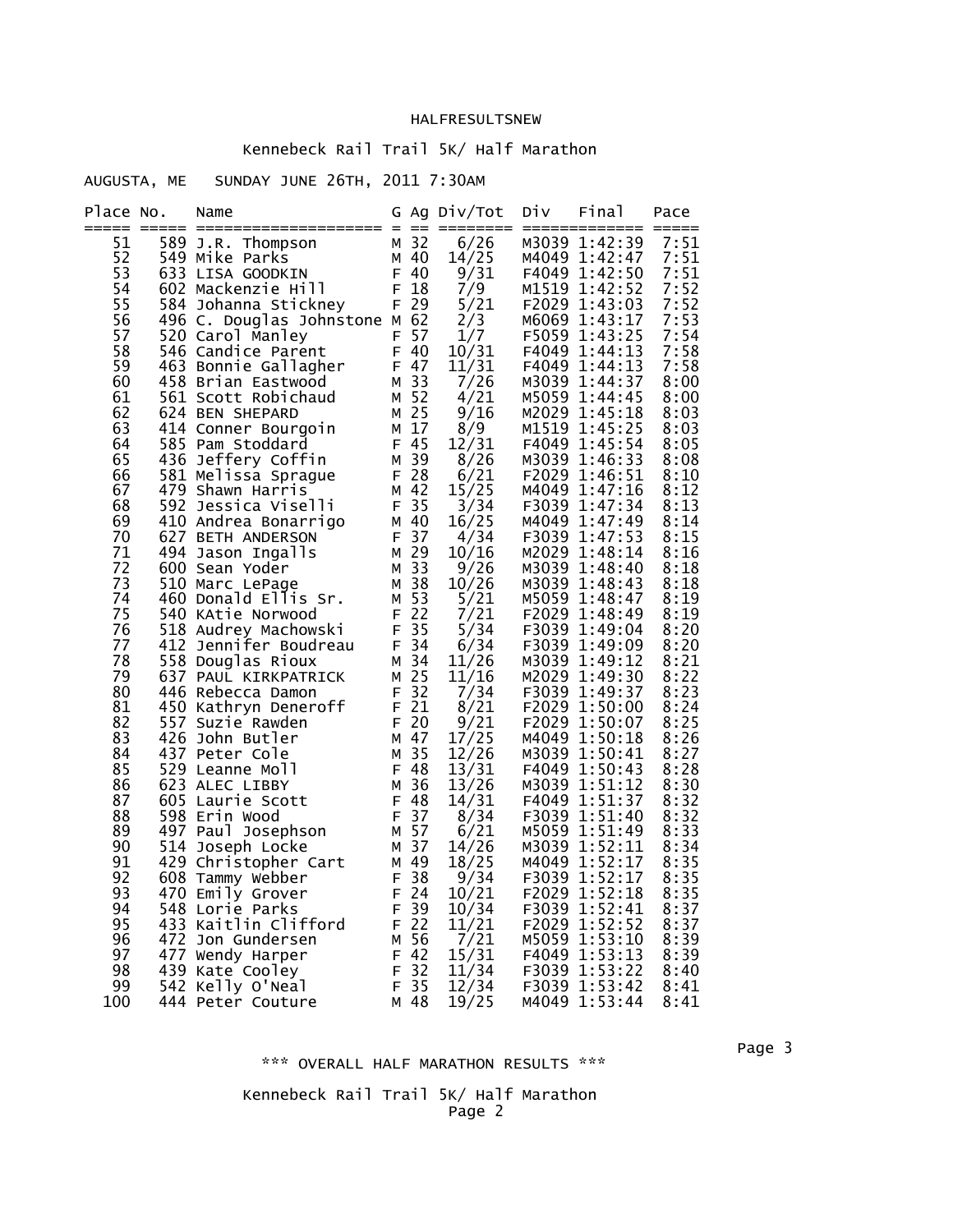| AUGUSTA, ME SUNDAY JUNE 26TH, 2011 7:30AM |  |  |  |
|-------------------------------------------|--|--|--|

| Place No.  | Name                                                                                                                                                                                                                                                                            |      | G Ag Div/Tot   | Div | Final                                                            | Pace         |
|------------|---------------------------------------------------------------------------------------------------------------------------------------------------------------------------------------------------------------------------------------------------------------------------------|------|----------------|-----|------------------------------------------------------------------|--------------|
| 101        | 461 Jeremiah Elwell M 34                                                                                                                                                                                                                                                        |      | 15/26          |     | M3039 1:54:04                                                    | 8:43         |
| 102        | $F \n29$<br>$F 46$<br>402 Courtney Allen                                                                                                                                                                                                                                        |      |                |     | 12/21    F2029    1:54:17<br>16/31    F4049    1:54:40           | 8:44         |
| 103.       | 499 Shelley-Lynn Kelley F 46<br>508 Raegan LaRochelley F 40                                                                                                                                                                                                                     |      |                |     |                                                                  | 8:46         |
| 104        | 499 Shelley-Lynn Keiley F 40<br>508 Raegan LaRochelle F 33<br>614 SCOTT MILLS M 30<br>521 Donald Mansius M 52<br>572 Jan Santerre F 37<br>543 Cara Ouelette F 34<br>411 Karen Boston F 39                                                                                       |      | 17/31          |     | F4049 1:54:51<br>17/31  F4049  1:54:51<br>13/34  F3039  1:54:55  | 8:47         |
| 105        |                                                                                                                                                                                                                                                                                 |      |                |     |                                                                  | 8:47         |
| 106        |                                                                                                                                                                                                                                                                                 |      | 16/26          |     | M3039 1:55:22                                                    | 8:49         |
| 107<br>108 |                                                                                                                                                                                                                                                                                 |      | 8/21           |     | M5059 1:55:47                                                    | 8:51<br>8:51 |
| 109        |                                                                                                                                                                                                                                                                                 |      | 14/34          |     | F3039 1:55:47                                                    | 8:52         |
| 110        |                                                                                                                                                                                                                                                                                 |      |                |     | 15/34 F3039 1:55:58<br>16/34 F3039 1:56:03                       | 8:52         |
| 111        |                                                                                                                                                                                                                                                                                 |      |                |     | 13/21 F2029 1.56:23<br>18/31 F4049 1:56:23<br>156:38             | 8:53         |
| 112        | 591 Meghan Van Horn F 28<br>559 Sara Rizkala-Tyson F 44<br>630 ROBERT LELAND M 53                                                                                                                                                                                               |      |                |     |                                                                  | 8:53         |
| 113        |                                                                                                                                                                                                                                                                                 |      |                |     |                                                                  | 8:55         |
| 114        | 613 Michelle Perkins F 41                                                                                                                                                                                                                                                       |      | 19/31          |     | F4049 1:56:58                                                    | 8:56         |
| 115        | 421 Tanya Brown                                                                                                                                                                                                                                                                 | F 25 | 14/21          |     | F2029 1:57:15                                                    | 8:57         |
| 116        | 511 Sawyer Letourneau M 15                                                                                                                                                                                                                                                      |      | 9/9            |     | M1519 1:57:45                                                    | 9:00         |
| 117        | 473 Bob Haas                                                                                                                                                                                                                                                                    | M 55 | 10/21          |     | M5059 1:57:50                                                    | 9:00         |
| 118        | 445 Kris Croteau-Turcott F 35                                                                                                                                                                                                                                                   |      | 17/34<br>20/25 |     | F3039 1:59:37                                                    | 9:08         |
| 119        | 449 Mark Deering                                                                                                                                                                                                                                                                |      |                |     | M4049 2:00:23                                                    | 9:12         |
| 120        | 599 David Wood                                                                                                                                                                                                                                                                  |      | 17/26          |     | M3039 2:00:53                                                    | 9:14         |
| 121        | $\begin{array}{c} \n M \ 41 \\  M \ 37 \\  F \ 48\n\end{array}$<br>416 Laurie Brooks                                                                                                                                                                                            |      | 20/31          |     | F4049 2:01:29                                                    | 9:17         |
| 122        | 481 Thomas Hatfield                                                                                                                                                                                                                                                             | M 51 | 11/21          |     | M5059 2:01:57                                                    | 9:19         |
| 123        | 571 Arturo Saavedra                                                                                                                                                                                                                                                             | M 37 | 18/26          |     | M3039 2:03:14                                                    | 9:25         |
| 124        | 428 Toni Call                                                                                                                                                                                                                                                                   | F 40 | 21/31          |     | F4049 2:03:14                                                    | 9:25         |
| 125        | 628 BILL HARWOOD M 45<br>488 Bradford Houdlette M 22<br>469 Robert Gregoire M 46<br>407 Donna Beaulieu F 49<br>493 Sherry Ingalls F 29                                                                                                                                          |      | 21/25<br>12/16 |     | M4049 2:03:48                                                    | 9:27         |
| 126<br>127 |                                                                                                                                                                                                                                                                                 |      | 22/25          |     | M2029 2:04:12<br>M4049 2:04:12                                   | 9:29<br>9:29 |
| 128        |                                                                                                                                                                                                                                                                                 |      |                |     |                                                                  | 9:30         |
| 129        |                                                                                                                                                                                                                                                                                 |      |                |     | 22/31 F4049 2:04:25<br>15/21 F2029 2:04:31                       | 9:31         |
| 130        | 491 David Houston                                                                                                                                                                                                                                                               | M 50 |                |     |                                                                  | 9:31         |
| 131        | 505 Melinda Laliberte F 31                                                                                                                                                                                                                                                      |      |                |     | 12/21 M5059 2:04:36<br>18/34 F3039 2:04:46                       | 9:32         |
| 132        | 586 Alexis Strugatskiy                                                                                                                                                                                                                                                          | M 28 | 13/16          |     | M2029 2:04:47                                                    | 9:32         |
| 133        | 430 Catherine Chamberlin F 33                                                                                                                                                                                                                                                   |      |                |     | 19/34 F3039 2:04:47                                              | 9:32         |
| 134        | 424 Ronald Burnham                                                                                                                                                                                                                                                              | M 58 | 13/21          |     | M5059 2:05:01                                                    | 9:33         |
| 135        |                                                                                                                                                                                                                                                                                 |      |                |     | 20/34 F3039 2:05:02                                              | 9:33         |
| 136        |                                                                                                                                                                                                                                                                                 |      | 3/3            |     | M6069 2:05:28                                                    | 9:35         |
| 137        |                                                                                                                                                                                                                                                                                 |      | 14/21          |     | M5059 2:05:33                                                    | 9:35         |
| 138        |                                                                                                                                                                                                                                                                                 |      | 19/26          |     | M3039 2:05:33                                                    | 9:36         |
| 139        |                                                                                                                                                                                                                                                                                 |      | 15/21          |     | M5059 2:05:34                                                    | 9:36         |
| 140        |                                                                                                                                                                                                                                                                                 |      | 20/26          |     | M3039 2:05:36                                                    | 9:36         |
| 141        |                                                                                                                                                                                                                                                                                 |      | 21/34          |     | F3039 2:05:53                                                    | 9:37         |
| 142        |                                                                                                                                                                                                                                                                                 |      | 23/25          |     | M4049 2:06:33                                                    | 9:40         |
| 143<br>144 |                                                                                                                                                                                                                                                                                 |      | 16/21          |     | F2029 2:06:40<br>F5059 2:07:57                                   | 9:41<br>9:47 |
| 145        |                                                                                                                                                                                                                                                                                 |      | 2/7<br>21/26   |     | M3039 2:08:03                                                    | 9:47         |
| 146        |                                                                                                                                                                                                                                                                                 |      | 22/26          |     | M3039 2:08:36                                                    | 9:49         |
| 147        |                                                                                                                                                                                                                                                                                 |      | 17/21          |     | F2029 2:08:44                                                    | 9:50         |
| 148        |                                                                                                                                                                                                                                                                                 |      |                |     |                                                                  | 9:51         |
| 149        | The Mondromourum of the S13 Melissa Lizotte<br>513 Melissa Lizotte<br>526 Robert MCGuire<br>467 Bill Goodrich<br>467 Bill Goodrich<br>569 Jason Rushing<br>577 Scott Silverman<br>577 Scott Silverman<br>577 Scott Silverman<br>577 Scott Silver<br>512 Catherine Levesque F 48 |      |                |     |                                                                  | 9:51         |
| 150        | 522 Robert Marquis                                                                                                                                                                                                                                                              | M 52 |                |     | $23/31$ F4049 2:00<br>24/31 F4049 2:08:59<br>16/21 M5059 2:09:30 | 9:54         |

en de la provincia de la provincia de la provincia de la provincia de la provincia de la provincia de la provi \*\*\* OVERALL HALF MARATHON RESULTS \*\*\*

Kennebeck Rail Trail 5K/ Half Marathon

SUNDAY JUNE 26TH, 2011 7:30AM

| AUGUSTA, |  |  |  |  | мε |  |
|----------|--|--|--|--|----|--|
|----------|--|--|--|--|----|--|

Page 3